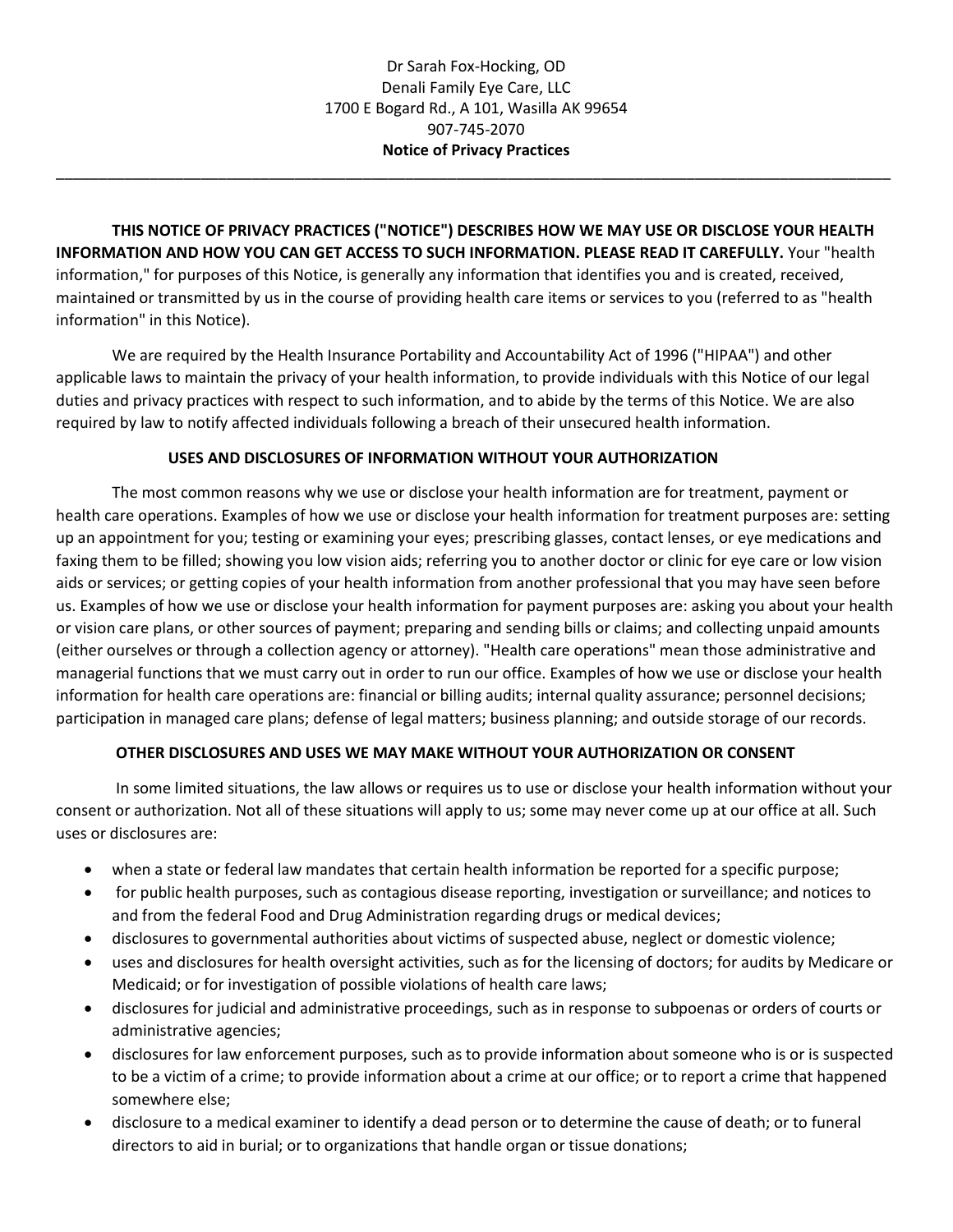- uses or disclosures for health- related research;
- uses and disclosures to prevent a serious threat to health or safety;
- uses or disclosures for specialized government functions, such as for the protection of the president or highranking government officials; for lawful national intelligence activities; for military purposes; or for the evaluation and health of members of the foreign service;
- disclosures of de-identified information;
- disclosures relating to worker's compensation programs;
- disclosures of a "limited data set" for research, public health, or health care operations;
- incidental disclosures that are an unavoidable by-product of permitted uses or disclosures;
- disclosures to "business associates" and their subcontractors who perform health care operations for us and who commit to respect the privacy of your health information in accordance with HIPAA;

Unless you object, we will also share relevant information about your care with any of your personal representatives who are helping you with your eye care. Upon your death, we may disclose to your family members or to other persons who were involved in your care or payment for health care prior to your death (such as your personal representative) health information relevant to their involvement in your care unless doing so is inconsistent with your preferences as expressed to us prior to your death.

#### **SPECIFIC USES AND DISCLOSURES OF INFORMATION REQUIRING YOUR AUTHORIZATION**

The following are some specific uses and disclosures we may not make of your health information **without** your authorization:

**Marketing activities**. We must obtain your authorization prior to using or disclosing any of your health information for marketing purposes unless such marketing communications take the form of face-to-face communications we may make with individuals or promotional gifts of nominal value that we may provide. If such marketing involves financial payment to us from a third party your authorization must also include consent to such payment.

**Sale of health information**. We do not currently sell or plan to sell your health information and we must seek your authorization prior to doing so.

**Psychotherapy notes.** Although we do not create or maintain psychotherapy notes on our patients, we are required to notify you that we generally must obtain your authorization prior to using or disclosing any such notes.

#### **YOUR RIGHTS TO PROVIDE AN AUTHORIZATION FOR OTHER USES AND DISCLOSURES**

- Other uses and disclosures of your health information that are not described in this Notice will be made only with your written authorization.
- You may give us written authorization permitting us to use your health information or to disclose it to anyone for any purpose.
- We will obtain your written authorization for uses and disclosures of your health information that are not identified in this Notice or are not otherwise permitted by applicable law.
- We must agree to your request to restrict disclosure of your health information to a health plan if the disclosure is for the purpose of carrying out payment or health care operations and is not otherwise required by law and such information pertains solely to a health care item or service for which you have paid in full (or for which another person other than the health plan has paid in full on your behalf).

Any authorization you provide to us regarding the use and disclosure of your health information may be revoked by you in writing at any time. After you revoke your authorization, we will no longer use or disclose your health information for the reasons described in the authorization. However, we are generally unable to retract any disclosures that we may have already made with your authorization. We may also be required to disclose health information as necessary for purposes of payment for services received by you prior to the date you revoked your authorization.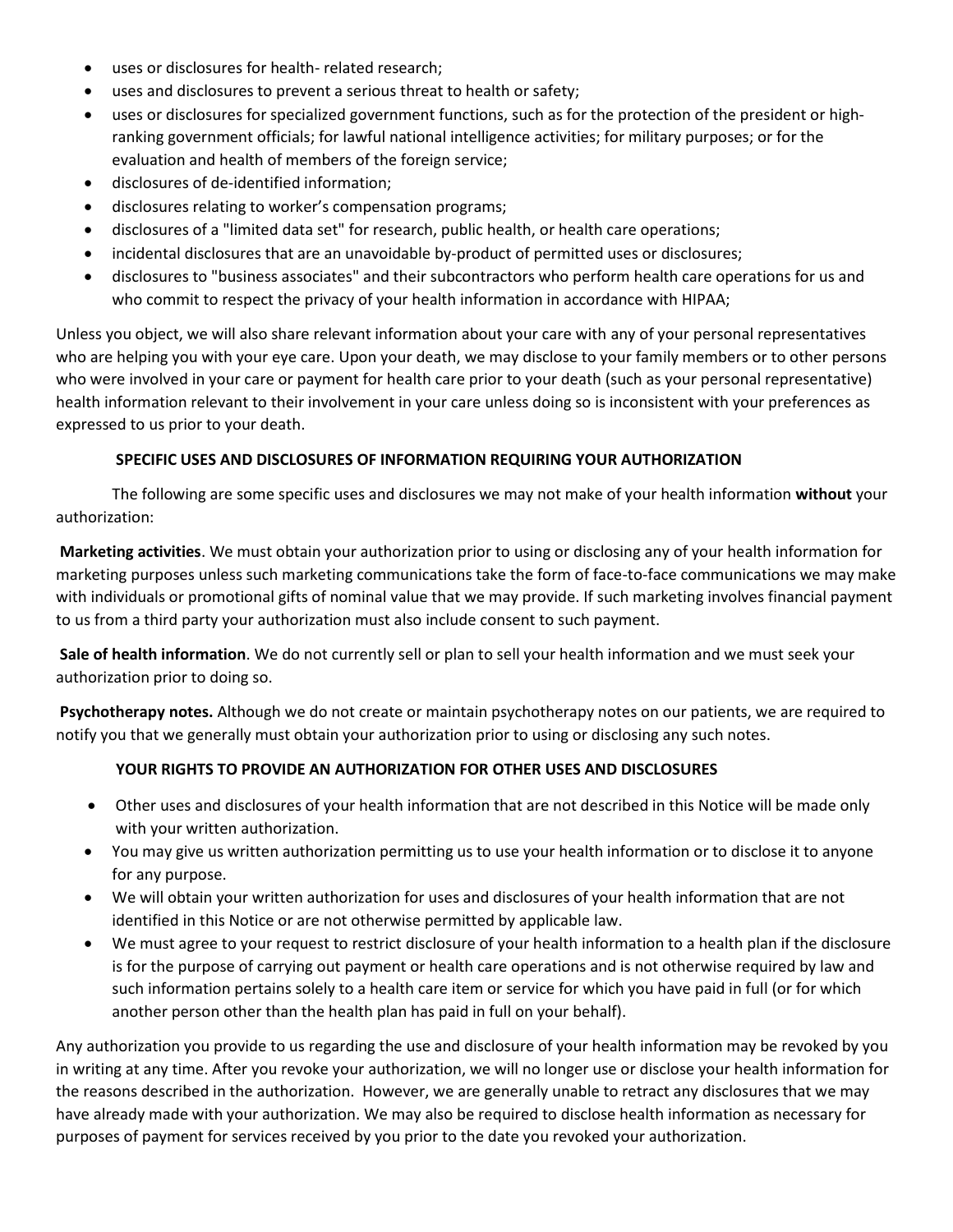#### **YOUR INDIVIDUAL RIGHTS**

You have many rights concerning the confidentiality of your health information. You have the right:

- **To request restrictions on the health information we may use and disclose for treatment, payment and health care operations**. We are not required to agree to these requests. To request restrictions, please send a written request to us at the address below.
- **To receive confidential communications of health information about you in any manner other than described in our authorization request form.** You must make such requests in writing. However, we reserve the right to determine if we will be able to continue your treatment under such restrictive authorizations.
- **To inspect or copy your health information**. You must make such requests in writing to the address below. If you request a copy of your health information, we may charge you a fee for the cost of copying, mailing or other supplies. In certain circumstances we may deny your request to inspect or copy your health information, subject to applicable law.
- **To amend health information**. If you feel that health information, we have about you is incorrect or incomplete, you may ask us to amend the information. To request an amendment, you must write to us at the address below. You must also give us a reason to support your request. We may deny your request to amend your health information if it is not in writing or does not provide a reason to support your request. We may also deny your request if the health information:

o was not created by us, unless the person that created the information is no longer available to make the amendment,

o is not part of the health information kept by or for us,

o is not part of the information you would be permitted to inspect or copy, or

o is accurate and complete.

• **To receive an accounting of disclosures of your health information**. You must make such requests in writing to the address below. Not all health information is subject to this request. Your request must state a time period for the information you would like to receive, no longer than 6 years prior to the date of your request and may not include dates before

April 14, 2003. Your request must state how you would like to receive the report (paper, electronically).

• To designate another party to receive your health information. If your request for access of your health information directs us to transmit a copy of the health information directly to another person the request must be made by you in writing to the address below and must clearly identify the designated recipient and where to send the copy of the health information.

## **Contact Person**:

Our contact person for all questions, requests or for further information related to the privacy of your health information is:

> Sarah Fox-Hocking 1700 E Bogard Rd., A 101, Wasilla AK 99654 P: 907.745.2070 F: 907.745.2079